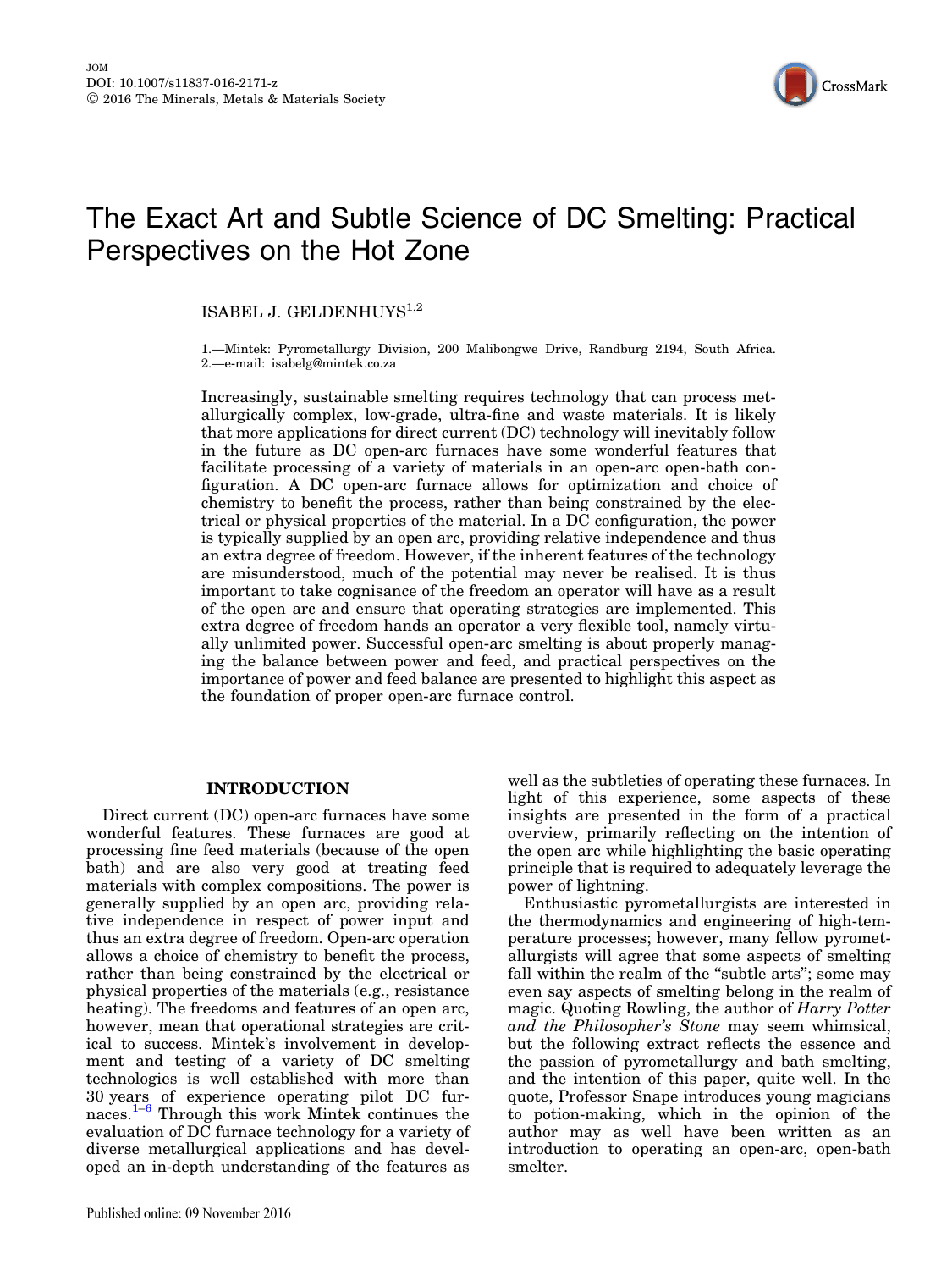''You are here to learn the subtle science and exact art of potion-making. As there is little foolish wand-waving here, many of you will hardly believe this is magic. I don't expect you will really understand the beauty of the softly simmering cauldron with its shimmering fumes, the delicate power of liquids that creep through human veins, bewitching the mind, ensnaring the senses...".

For those of us ensnared by the beauty of the simmering open-arc, open-bath cauldron, this paper aims to facilitate reflection on the nuances and principles of operating an open-arc DC smelter. The purpose is not to negate the need for science and engineering or good furnace design but to reflect on the practical challenges often misunderstood or underestimated. Unfortunately, no furnace design, whether it consists of the most advanced cooling systems, or fancy instrumentation and control systems, can overcome poor operating strategies. It is unfortunate that many operations do not understand the true nature and intention of DC open-arc smelting and hopefully this paper will provide some insight into the art and science of DC smelting.

## THE ROAD LESS TRAVELLED

DC furnaces have been successfully implemented for a variety of commercial applications. However, the technology is often still thought of as the new kid on the block, but perhaps the true story can be best described as the road less travelled. The original DC furnace concept predates alternating current (AC) furnace technology evidenced by the work of Sir William Siemens.<sup>8</sup> Siemens first used a DC arc furnace with a vertical graphite cathode to melt material in contact with a water-cooled bottom anode in 1878. The first AC electric arc furnace (invented by Paul Héroult) was patented and first operated in  $1900.6$  $1900.6$  Thus, technically, DC furnace technology is the older brother of AC furnaces. Electric furnace technology became almost entirely AC-based because of the use of AC for efficient power transmission from large central power stations. DC implementation only really became viable once low-cost high-power solid-state semiconductor rectifiers became available. Since the mid-1980s, the technology has been widely implemented for steel-scrap melting and, in addition, metallurgical processes like ferrochromium and ilmenite smelting.

Descriptors like "unproven" or "high-risk" are still used to describe DC technology. Contributing towards this reputation is the fact that the some DC furnace installations were marred by difficulties during start-up and experienced design challenges. Barnes et al.<sup>[9](#page-7-0)</sup> described a variety of factors that contributed towards the Chambishi DC furnace's operational challenges. The Barnes paper refer- $\frac{10}{10}$  $\frac{10}{10}$  $\frac{10}{10}$  ences the well-known McNulty curves<sup>10</sup> to evaluate the Chambishi project in the context of the classifications developed by McNulty. The paper provides

some insight into managing risks, and, although we know that no start-up will ever be perfect, the success or failure of a project is all about mitigating risks. The four types of projects identified by McNulty are briefly summarized as follows to highlight the types of risks:

- $\bullet$  Type 1: Mature technology, used elsewhere, scale similar to or smaller than prior applications of the technology, and thorough pilot testing completed.
- $\bullet$  Type 2: Prototype technology (early or first implementation), incomplete pilot testing, and severe operating conditions (e.g., high temperatures), innovative parts of technology work, but auxiliary and support systems not tested or designed to suit.
- $\bullet$  Type 3: As for Type 2. In addition, limited piloting was done and/or feed variability is common. Design flaws in simple systems, e.g., feed systems may contribute, and often engineering was "fast-tracked".
- $\bullet$  Type 4: As Types 2 and 3, but with more complex flowsheets. A lack of understanding of chemistry, product quality or raw material characteristics is often an issue. Inadequate training of staff also adds to the difficulties and delays.

Flowsheet complexity, variability, design flaws in simple systems and fast-tracked projects are clearly significant contributors to delays, and all of these can contribute towards project failures. These characteristic mistakes are not unique to DC projects. New or novel applications are often selected specifically to address properties of the raw materials (ores are increasingly complex, lower in grade and non-standard). Despite rational views and facts, new technology is also measured against a higher standard, and failures reflect poorly on the reputation of the technology, even if the root cause is not directly related to the technology. In order to minimize risk, it is critical that operators understand the technology they are implementing. Training of new plant teams is therefore critical, yet, even with the best of intentions, it remains a tremendous challenge to get new teams up to speed. Although it is of course extremely important to fully appreciate and understand new technology (through piloting), even if the technology is not really that new, it is usually new to the plant teams responsible for commissioning and eventually operating the furnaces.

Mintek's test facilities have indeed been used quite successfully to demonstrate DC smelting for many applications. The smelting step is often tested thoroughly but usually in isolation and quite early in the project development phase. Upstream and downstream integration is seldom demonstrated at pilot scale. This can result in poor or inadequate designs for simple auxiliary systems like feed or offgas systems. However, smelting is more than just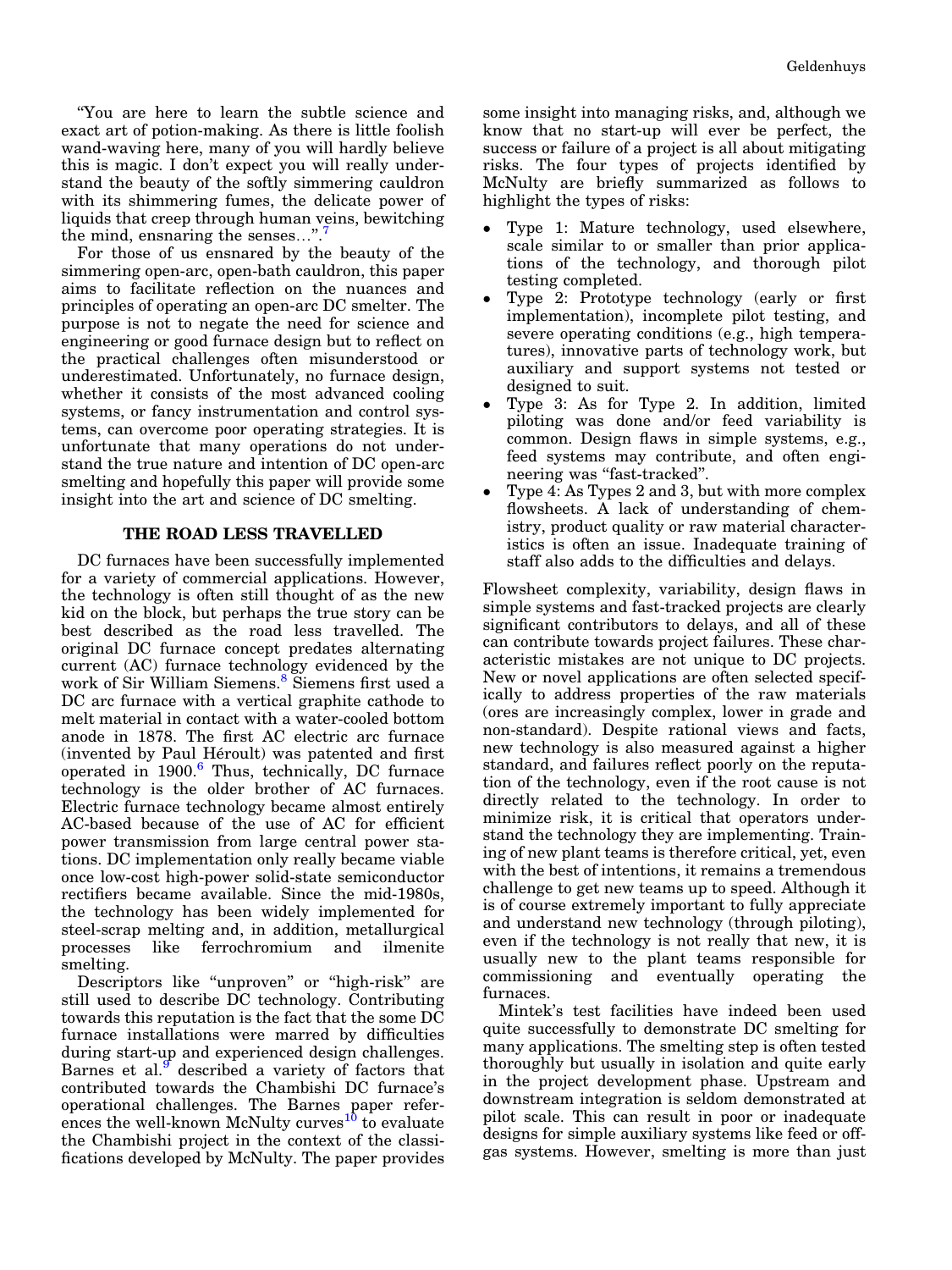the technology and the equipment, and furnaces are designed successfully all the time without integrated testing. Equipment is, however, operated by people, and operating an open-arc furnace requires a different operating approach often not intuitive to operators. Unfortunately, while Mintek's metallurgists and operators continue to gain practical experience in the exact art of operating DC furnaces, knowledge transfer to new plant operators has been much harder to achieve. Some of the most successful implementations of DC technology committed early funding to send their new plant teams to Mintek to operate a DC furnace for an extended period, prior to commissioning the industrial furnace. It is not, however, always practical or affordable, but it is a good example of addressing a high-risk item head on.

## A BRIEF HISTORY OF DC SMELTING IMPLEMENTATION

Ferrochromium alloy smelting in a DC open-arc furnace for direct processing of ore fines has come of age over the past 30 odd years.<sup>[11](#page-7-0)</sup> South Africa's chromite resources are well known for their friable nature, and during the early 1980s, Mintek and Middelburg Steel and Alloys (now incorporated in Samancor) jointly developed the DC open-arc process for the production of ferrochromium with the objective of exclusively smelting chromite ore fines. DC application to ilmenite smelting followed shortly after, via the first installation of DC smelting for Anglo American at Namakwa Sands (now incorporated in Tronox).  $6,12$  Both DC operations initially endured the pain of ''being first'', but are still successfully operating their furnaces.

Early adopters of technology often feel the need for secrecy, wishing to maximize the benefit from lessons learnt for themselves. This is also true for DC smelting. A glaring lack of data and publications in the public domain and on DC operations speaks to this point, further complicating the matter of knowledge transfer among users. The art of DC smelting is rarely captured in publications. The DC "user group" is still a relatively small community if truth be told, and the tendency to protect know-how and experience has thus resulted in the dissemination of information more in the form of operational lore than through scientific publications. As DC technology matures, more data will hopefully be published and perhaps DC-specific sessions at major conferences may become a reality in the near future.

Thus far, the story of DC is a story of paradox. Some operations are extremely successful and continue to expand and thrive, while others have struggled and even failed. Although proper furnace design and addressing the risks associated with project complexity contribute to successful implementation, there is something else at play, namely how quickly an operation learns to understand the constraints and the power of the open arc.

## THE MORE WE CHANGE THE MORE THINGS STAY THE SAME

The intention of a reductive smelting process is of course to separate the valuable metals from the gangue by selective reduction. If the desired balance is maintained and managed, the open-bath open-arc DC operation achieves phenomenal results (recovery and throughput). DC smelters are generally intended to be high-intensity units. Just because one can achieve high throughput, this does not mean that this is a free ride. An interesting feature of the early adopters of DC technology is that the intended products and metallurgy were actually quite well known. From a metallurgical perspective, there is no cause to believe that smelting in a different type of furnace should significantly alter the process. Ferrochromium production in a DC furnace focused primarily on treating fines directly, and the subsequent metallurgical benefits were not a direct objective. The benefits associated with DC ferrochromium smelting are as a result of the freedom to adjust the slag composition to achieve metallurgical objectives, and in this case the DC furnace is a metallurgical enabler, allowing yield or grade optimisation unparalleled in the ferrochromium industry. Despite the perceived differences, the basic metallurgy is not different (the properties of the well-mixed open-bath enables the operations to operate closer to equilibrium). Ilmenite smelting is another good example where one could argue that DC furnaces are not that much different from the original technology (as used by Richards Bay Minerals in South Africa, for example). Richard Bay Minerals uses the process technology originally developed by Quebec Iron & Titanium (QIT), namely rectangular six-in-line graphite-electrode furnaces in open-bath mode with AC open-arc operation.<sup>[6](#page-7-0)</sup> High-titania slag, the primary product from ilmenite smelting, is highly conductive, and there is no alternative but to operate with an open arc, regardless of the type of furnace technology.

The two examples intend to illustrate that, despite application of a new furnace technology, the principal chemistry and process parameters were actually not that new. However, at implementation, the operations needed to learn how to run these furnaces to achieve the benefits associated with this technology or, with a more negative slant, to avoid destroying their furnaces.

Initially, DC technology was strongly associated with feeding via hollow electrodes as it was the belief that the magic of the hot arc is only accessible if the feed is fed directly into the plasma arc. Generally, feed arrangements for DC furnaces have shifted towards maximizing throughput and reducing the cost of electrodes, and Mintek rarely operates or recommends a hollow electrode feed arrangement. Feed is still, however, fed into the furnace engine room, the hot spot or arc attachment zone where the arc supplies the power. In order to maximize the benefits of the open arc, feed should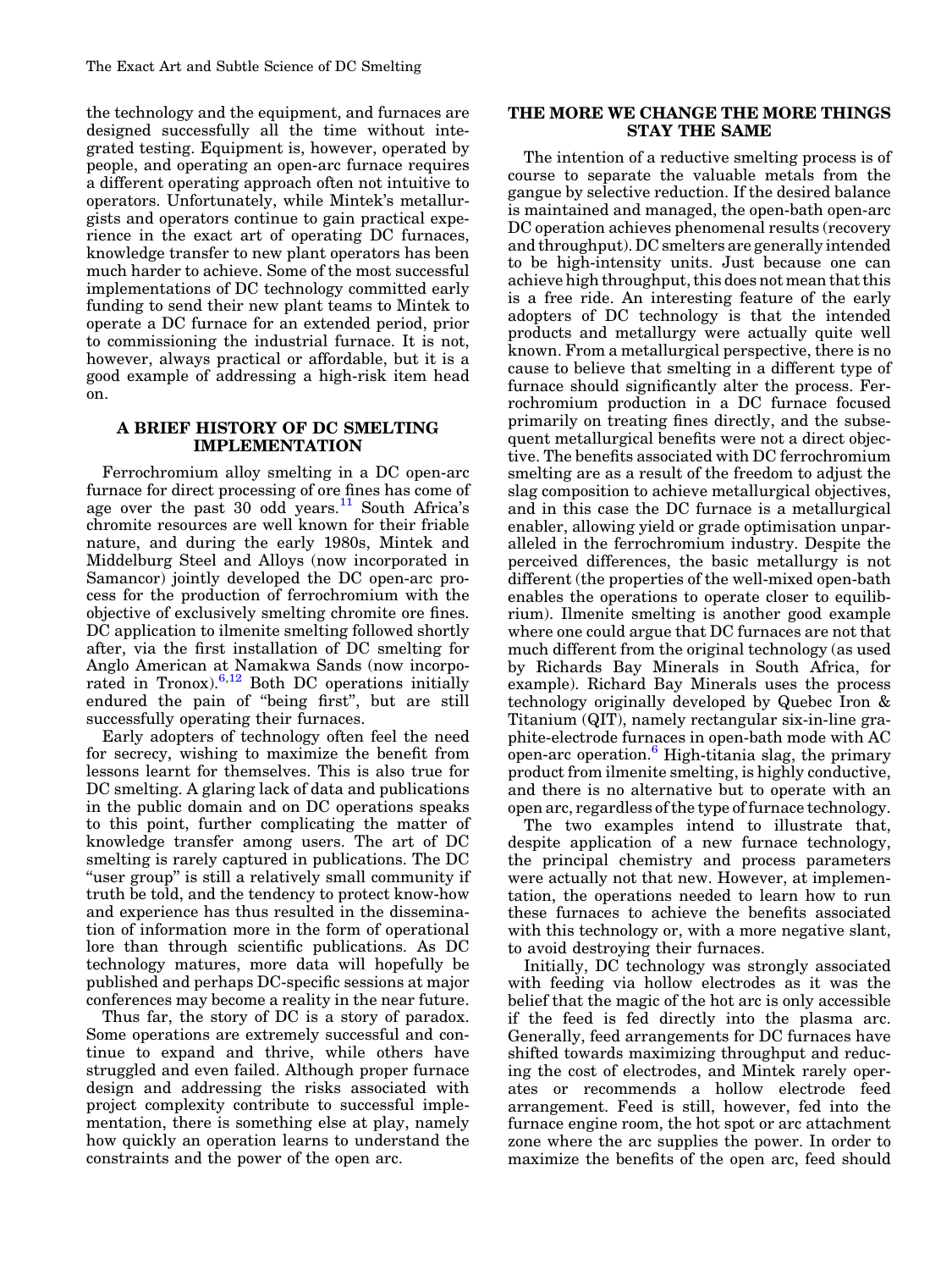be presented to the hot zone, although some feed can be accommodated towards the sidewalls to assist with shielding the roof from radiation from the bath (if operating with an open-bath, the majority of radiation is from the hot surface of the slag). Arc stability can be negatively impacted if feed rates are not well controlled, however, as slug (intermittent, variable feeding) feeding into an arc or even the hot zone is obviously undesirable. The aim should always be to provide feed to the hot zone in a controlled manner, as an unstable arc can quickly result in poor outcomes.

## SO YOU HAVE AN OPEN ARC?

The flipside of the flexible independence provided by the open arc requires that tight control of the mass feed rate is required in order to balance out the very stable, high-intensity power input attainable via the DC open arc. Best practice conversations for operating a DC furnace starts with one word, namely balance, which is easier said than done. Electrical input (arc stability and power) is usually very accurate and controlled, while feeding a furnace as accurately is not as easy nor simple. The arc attachment zone and the surrounding hot zone is where most of the magic happens in an openarc furnace. If one considers the sheer quantity of energy generated by the arc (in a single hot spot, centrally located in the furnace), the importance of providing the hot zone with stable, continuous fresh feed seems obvious. The hot zone can be both a blessing and a curse. The key to sustainable smelting is to manage the power-to-feed balance in the engine room (the hot zone). This key unlocks the benefits of a DC furnace, yet it is often ignored or underestimated. Unfortunately, the lesson is then learnt the hard way, either through damage to equipment as a result of a furnace failure or poor production outputs. Optimization and refinements are part of any process, but it is difficult to improve a process if the basic principle is not in place. The power-feed balance should always be at the top of the agenda, regardless of the maturity of an operation. Operating a DC furnace without a sound strategy is "furnace suicide". With great power comes great responsibility. The phenomenal ability of a DC open-arc furnace to provide power to the hot zone comes with a great responsibility to feed the furnace properly, in order to match or balance the power. If the power-to-feed balance of this highintensity machine is neglected, trouble will follow.

## ''IT'S COMPLICATED''

All operations have, of course, a range of variability, either naturally (from the earth) or due to engineering or control limitations. "Tight control" is relative, of course. In order to get the best control possible, it is thus important to understand the process variability, equipment limitations and the metallurgical boundaries very well and this should be incorporated into the control strategy. Once these are quantified, the impact of equipment constraints and variability on the longevity of the furnace should be quantified. Variability always comes with a price tag. It could be compromised temperature control or poor product quality, or low availability or restricted throughput, or all of the above. If, due to feed composition variability, the furnace needs to be operated at a higher temperature than suited, it may, for example, require more frequent tap-hole replacements. Due to the nature of high-temperature processes, the cost of process input variability is often throughput or integrity issues. Many risks can be mitigated, especially if the operators fully appreciate the power of the open arc and if proper controls are put in place to manage the impact of the variability. Many high-temperature processes are operated within fairly narrow metallurgical boundaries, primarily determined by the nature of the material being processed, or the product grade being targeted, or even simple economics. A DC smelter can be a powerful tool that can overcome some typical constraints (like direct processing of fines), but it is obviously not really a magical creature that can be allowed to roam free. DC arc furnaces are by no means a solution for all metallurgical problems, and the technology is not able to overcome poor control, unreliable feed systems or complete lack of feed composition control.

High-temperature processes are by their very nature unforgiving, but while a DC furnace is a very strong, well-defined muscle, we (the operator/plant metallurgist/furnace designer) need to provide the brains to curtail the brawn.

#### THE DARK SIDE OF THE FORCE

The multi-phase multi-component systems involved in smelting processes have so many variables that it is often difficult to pick out the most important relationships, or even to identify the cause or causes of a ''disturbance in the Force'' as the Jedi Master Obi-Wan Kenobi eloquently and famously said in Star Wars.<sup>[13](#page-7-0)</sup> In keeping with George Lucas' Star Wars analogy, the Force is strong with DC furnaces. However, the Force needs to be in balance (the Dark and the Light). It is the job of the operator to bring balance and to achieve the desired outcomes. Imbalance will result in unwanted consequences, and either too much power or too much feed is of course undesirable. In order to achieve balance, both sides of the Force are required, neither can exist without the other. The mythology of the Star Wars story thus provides some sage and practical guidance as well as a cautionary tale, namely to heed the temptation of the Dark Side (power). Operators of furnaces are under tremendous pressure to meet throughput targets, and, in the short term, it is easy to succumb to the Dark Side (operating with excess power). It is usually easier to operate a smelting operation at a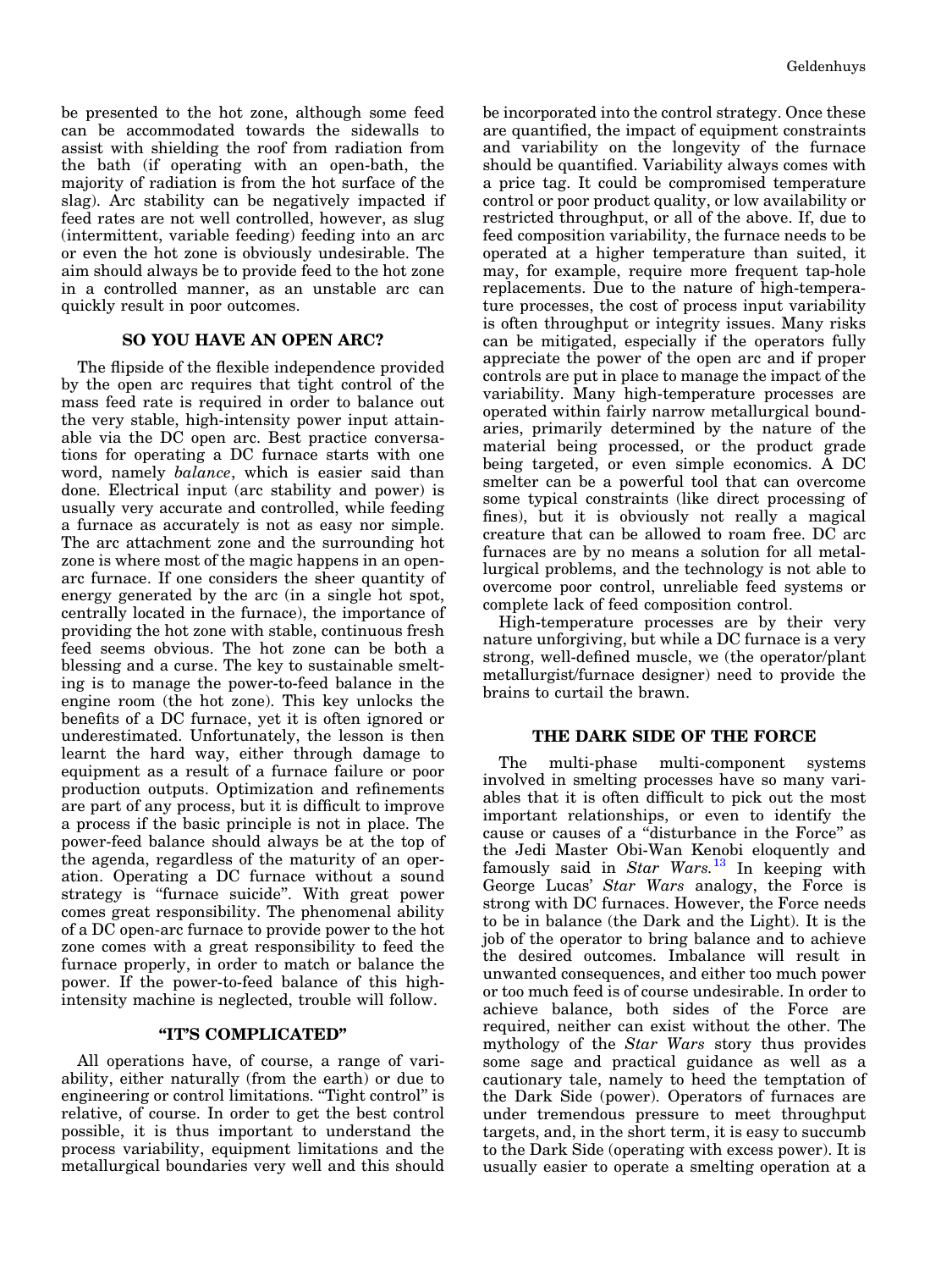slightly higher temperature than design. Tapping difficulties are generally overcome by increasing the temperature; ''the show must go on'' principle. Seldom will you find a plant where the operators run the furnace slightly cold by choice. Systematic excess energy input will, of course, have long-term negative impacts on refractory and tap-hole life, yet in the short term the temptation to use this power remains within the operator's reach.

A DC furnace is just a very (very) large welding machine. If you don't add the flux and move the welding arc accordingly, you will burn a hole and ruin your work. This balancing principle (feeding the hot zone) is true no matter what scale of open arc you have. Regardless of whether it is an arc welder or a mega-scale DC furnace, you must balance the hot zone with the "cold" feed. The hot zone is where most of the balancing should happen or you are going to find yourself in a lot of trouble.

## POWER-TO-FEED BALANCE

The specific energy requirement (SER) of a smelting process can be simply expressed as MWh per metric ton of total feed or power (MW)/feed rate (ton/h). SER is the energy required to transform the feed materials at  $25 \text{ °C}$  into the product streams at the desired temperatures at which they leave the furnace. SER is thus inherently the power-to-feed ratio we strive to achieve, and regardless of how a plant opts to express this ratio, it remains the fundamental starting point. Operators sometimes forget that the theoretical SER changes quite significantly if the chemical composition or temperature of the raw materials deviate from the theoretical baseline. A controlled feed and energy ratio is critical for reductive smelting processes, as the product quality relies on achieving the desired degree of reduction and separation at the target temperature. Variances in the feed recipe impact product quality and the energy balance (often both). Acknowledging the impact of feed composition variability is important, yet we cannot compensate for all variances, some of which are due to natural feed variability, while others may be due to poor feed control or equipment deficiencies. Again, as long as we understand the impact of compositional variances and provide the operators with guidelines to deal with these, the power-to-feed balance can be managed.

### DIFFERENT STROKES FOR DIFFERENT FOLKS

Ilmenite smelting is a good example of a smelting process where poor carbon control can lead to both product quality and operability issues. The carbon balance is fundamentally built into the SER. Ilmenite concentrates are generally fairly homogenous (less natural variance in the feed to deal with than other ores). However, as a result of poor reduction (too little carbon), not only is the product quality compromised but excess energy (not consumed to reduce iron oxide) can increase the slag temperature. The slag, with increased concentration of iron oxide, is naturally more fluid, and an excursion with poor carbon control can easily result in hotter, more aggressive slag. Frequent poor carbon control can compromise the slag freezelining. On the other hand, excess carbon and/or poor temperature control can cause slag foaming. Although intentional foaming practices are used quite widely in industry, an uncontrolled foaming event is obviously undesirable. Slag cleaning processes are generally not as sensitive to variability in the carbon addition, mainly because the primary product, the metal phase, is a small proportion of the total feed. The degree of reduction is then not quite the "the knife's edge" balancing act of ilmenite smelting. Slag-intensive furnaces are basically a slag rejection mechanism, and the bulk of the energy input is used to increase the feed to the desired operating temperature to separate the valuable metals from the gangue. A relatively small portion of the total energy input is related to the reduction reaction. Slag-intensive processes are thus more like balancing on a gymnastic high-beam. Note, however, that it remains a balance between power and feed, and the sensitivity to variability depends on the process.

## NAVIGATION AND FURNACE CONTROL

Carbon control and fluxing variability obviously impact slag composition, slag properties and the energy balance and cannot be ignored when managing the power and feed balance. Assuming, however, that the process is well understood and the impact of feed composition is taken into account in the power-to-feed balance, managing the feed-to-power input ratio can be quite well described through navigational principles. An operator requires information to manage a furnace, much like a pilot needs flight instruments to navigate a plane from one point to the other. The sophistication of flight instruments vary greatly, with some advanced aeroplanes virtually flying without the need for a pilot. Yet, generally, planes have some instrumentation to indicate direction and altitude. In the same way, mass fed and power information is needed to operate a furnace, and this is especially true for an open-arc furnace. A basic mass balance is, of course, also important—what goes in must come out—but in order to at least have a chance of success, it is important to start with the basics, namely input. Successful operations invest resources to improve measurement and/or estimation of input and output data. If the quality of the information improves, so does the control efficacy.

Furnace navigation starts with attempting to accurately balance raw material feed rates with furnace power input, or at least continuously aiming to improve or correct this ratio. The feed into the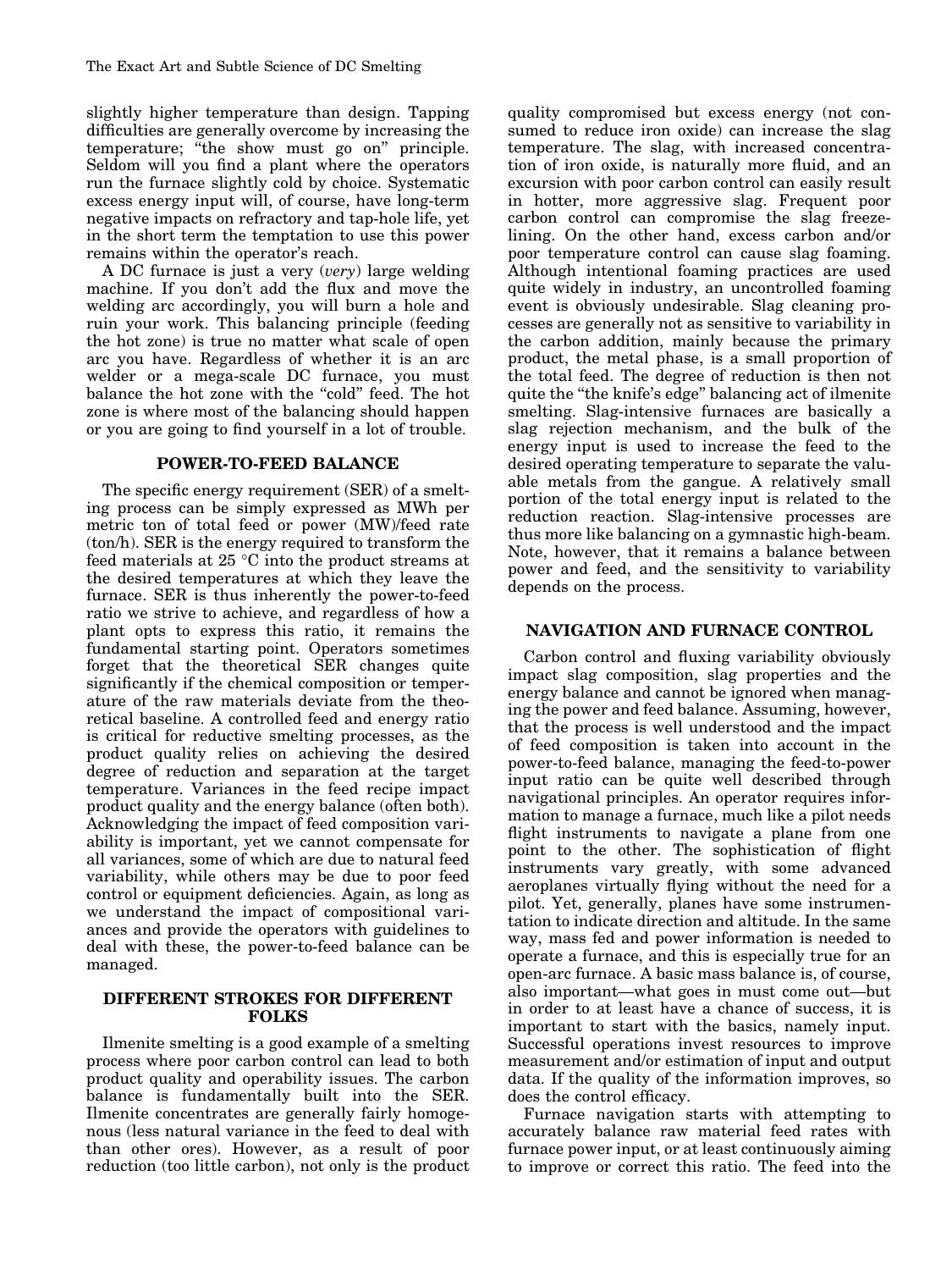

Fig. 1. High-speed photographs of DC arcs: the power of lightning (photographs by Reynolds, Mintek, 24 May 2012).

furnace is generally controlled from hoppers or storage bins integrated with a mass loss system to monitor and adjust the feed rate and feed ratios to the required levels. Mintek uses continuous, accumulative calculation and manages the power-to-feed balance ratio throughout any given feed period (expressed as how closely the actual power-to-feed ratio is relative to the desired process ratio, i.e. net energy in/mass fed). While the aim is to be perfect at all times, this is obviously never true. This practice can be described via navigational principles applied by pilots. The basic control philosophy described is applied by pilots and furnace operators alike: implement corrective action by evaluating progress against target (Figs. 1 and 2).

Figure 3 graphically depicts navigational outcomes via four simplistic scenarios. The pilot in each case aims for the mountain, while the diagrams illustrate the outcomes of four scenarios. In scenarios (a) and (b) no action is taken, while (c) and (d) illustrate outcomes due to intervention.

Scenario (a) shows a "perfect" outcome. It is a wonderful day with no wind, and the pilot can just point the aeroplane in the direction required. This is the only situation in which heading and course stay the same throughout the flight. Our furnace operator's job is to aim the furnace (target feed rates, power input), and all works out perfectly and every measurement is accurate and no interventions are required, but this is not a likely scenario.

Scenario (b) shows what would happen if a constant crosswind impacts the aeroplane after the pilot set the heading and took no further action (until the aeroplane runs out of fuel). The aeroplane very definitely will never arrive at the destination. If left unchecked, the furnace will not achieve the desired outcomes either and there is always a crosswind when operating a furnace.

Scenario (c) illustrates a case where the pilot adjusts the direction regularly (comparing the actual progress relative to the destination) and over time a change in heading occurs. The aeroplane is not actually flying a ''straight course'', but rather a funny curved path. At least the aeroplane will arrive at the desired destination, even if not completely efficiently. If drift occurs, the furnace



Fig. 2. Tapping the cauldron (pilot furnace) at Mintek (photograph by Geldenhuys, Mintek, 16 April 2004).



Fig. 3. Navigation (a) with no cross wind, (b, c) with crosswind. Reprinted with permission from Ref. [14](#page-7-0).

heading may need adjustment; however, as with the flight path illustrated in the diagram, the ultimate efficiency may not be ideal; this is quite a good approximation of the majority of furnace control. A furnace has a memory, however, as it remembers what you did to it (the good, the bad and the ugly). If the influence of a non-ideal parameter is not proactively managed, the path travelled may have some consequences that needs managing. To use the flight analogy, the aeroplane will need more fuel to reach the destination if the response to drift is not managed regularly or timeously. Although not perfect, this type of corrective control is common, especially if the information (instrumentation) is less sophisticated or delayed. Commonly, we receive slag analysis and temperatures retrospectively, i.e. we've already drifted due to a crosswind and thus requires a heading adjustment as per this example.

Scenario (d) is an outcome of an elegant compromise between heading and course. It requires accurate data for the direction and speed of the crosswind to achieve. Although more ideal, it is not the most likely manner of furnace control as it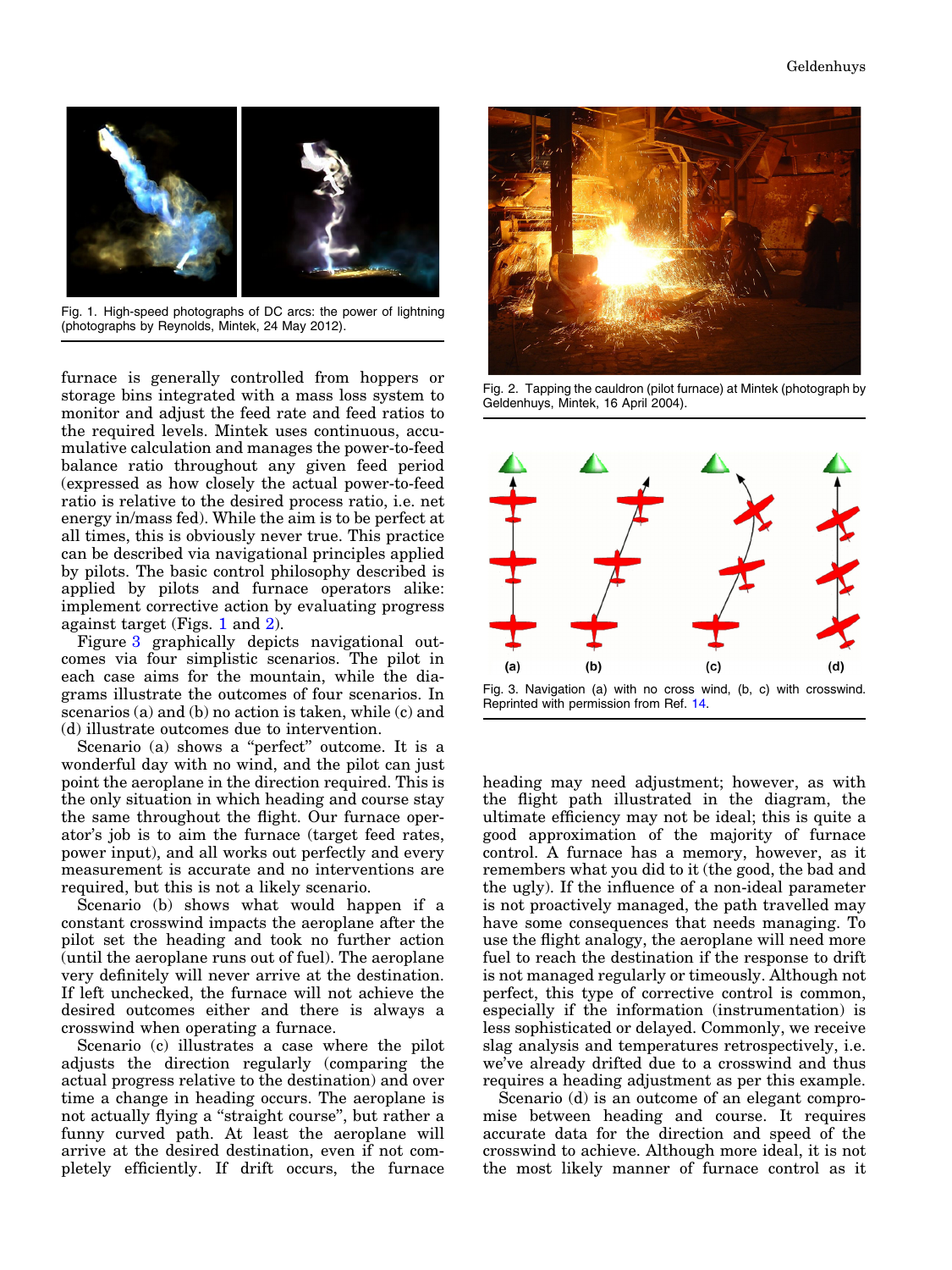requires accurate, up-to-date data not readily available. We should, however, always strive to improve our ''flight'' instruments towards this ideal.

Navigating a furnace with advanced instrumentation and accurate, timely information is of course the ideal. At the rate technology is changing, perhaps an ''autopilot'' furnace may eventually become a reality. However, until science catches up with fiction, we have to rely on the best control system available to us, namely experienced operators.

## DOES IT MATTER HOW YOU GOT THERE?

Generally, an operator should only implement minor tweaks (periodically) to manage drift to ensure that, at the end of a discrete period, the desired destination is reached. These discrete periods and to a degree the objective destination are optimized for each plant based on the information available to the operator. The degree of manual intervention is determined by the sophistication and accuracy of instrumentation, data, equipment and control systems. However, no control system can compensate for poor information or inadequate equipment. An experienced operator can intervene manually to overcome major deviations, as long as the principle of the power and feed balance is well understood. Too often, an operator realises shortly before a tap that the carbon or power input ratio for the past few hours has drifted out of range and then tries to correct the error in a short, intense burst just before the slag tap. Under the right conditions, this type of intervention can cause severe process instability and will not adequately address the imbalance caused by the drift. If events beyond the operator's control cause a significant deviation from the plan (i.e. major down time or major failures), adjustments or interventions may need to be more radical (e.g., either slower feed or total feed stoppages). It may be prudent to land, refuel and re-calculate a new course if completely off track. A start-up strategy and procedure should be provided to operators to catch up if the furnace experiences a significant down time; consistency is key.

When feed control is fairly accurate (and composition and temperature are relatively consistent), frequent adjustments may not be required and the path may be close to the ideal. However, in the real world, input parameters vary all the time, and controlling a furnace may become quite a challenge if the frequency (and complexity) of adjustments increase.

It is hopefully clear that an aero plane and a furnace both require some basic instrumentation. Although our objective is to reach a destination as efficiently as possible, this is not likely (ever). Operations obviously strive for perfection (or at least systematic improvement), but all furnaces are operated in the real world, with real-world limitations. Furnaces also have excellent memories; it is not just about the destination. The impact of excursions tend to add up if left unattended. Minor variances in tapping temperatures and product composition are expected and are usually due to the natural uncertainties in our system. Frequent, large adjustments to major operating targets, especially reactively, can easily lead to further unwanted complications. A hot slag tap should be taken seriously, of course, but dumping feed into the furnace after the slag was tapped will not address the problem and most likely introduce more instability (much like trying to fix the carbon balance just before a tap; it is too late to make a simple mass correction). A significant portion of the memory in the example (the slag), has ''left the building''. How we react to an outlier should be informed by the ''what went wrong'' question, as this determines the intervention required. Compensating accurately for history is not trivial, and operators unfortunately respond to some variances with a hammer when perhaps a scalpel is more appropriate.

In order to arrive at the desired destination, accurate information from the feed system and power supply is required. Although this may appear obvious, it is alarming how often this information is not available, or poor quality data are used. In the absence of accurate information, the operator is driving a car at high speed with no brakes and only manages to stay on the road through very dramatic interventions, rather than controlling the vehicle at the appropriate speed limit (SER) for the road conditions. Power input to a furnace is normally one of the most accurate inputs to the mass and energy balance. Rate of energy loss is probably the next most reliable number, especially for well-instrumented, water-cooled furnaces, and probably only marginally less accurate than the power input if the instrumentation is suitable for use. The trick is usually to determine an accurate mass fed (and feed composition), accurate power input and an accurate energy balance to allow for optimization.

#### **CONCLUSION**

Optimising a smelting operation is a complex, multi-faceted adventure. If the very stable, highintensity power input that can be attained in a DC furnace is matched by equally stable and controlled feed to the hot zone, the furnace can achieve phenomenal efficiencies. Unfortunately, feed systems are often not able to match the accuracy of power input, often leading to compromises and even failures. Sadly, a Rolls Royce furnace is often matched with a feed system resembling a used VW bug from the 1960s. It is important to address feed input as one of the primary risks when smelting in open-arc mode.

A summary of good practices or principles for DC smelting is a daunting task, and while topics like thermal efficiency, arc length management, mass balances, metallurgical control and many others